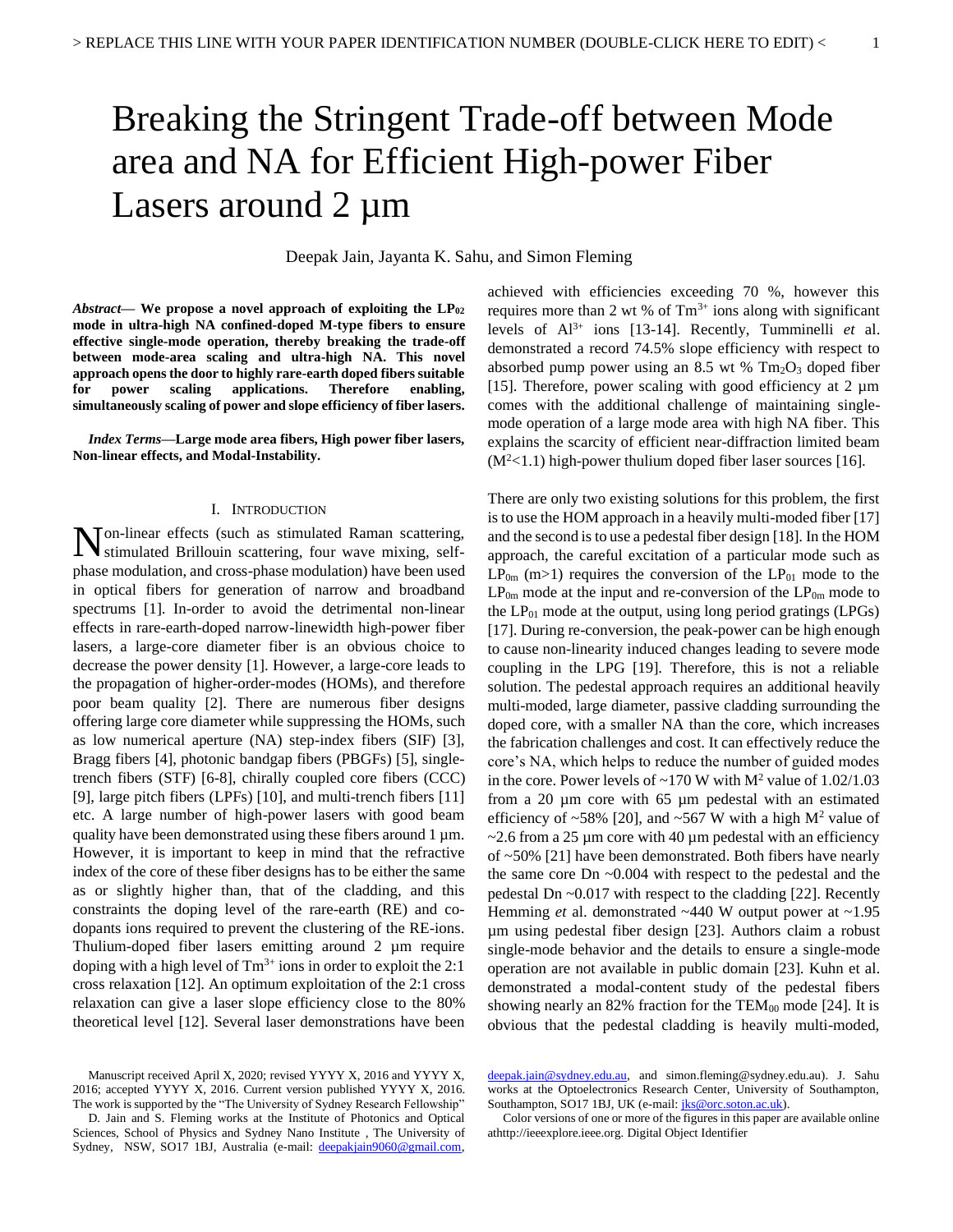supporting numerous modes such as  $LP_{02}$ ,  $LP_{12}$ ,  $LP_{22}$  etc. which have strong overlap with the doped region of the core. Therefore, pedestal design might not be an ideal design for ensuring robust single mode operation at high power output levels, like any other non-intrinsic single-mode fiber design. In this paper, we demonstrate that the  $LP_{02}$  modes in a large-core, high-NA M-type fiber with confined doping, which can offer effective single mode operation. This will be helpful for power scaling of efficient RE-doped fiber lasers with high NA. The refractive-index profile of the M-type fiber resembles to the letter "M" that is why this is known as M-type fiber [25-27]. Mtype can offer unusual properties such as enhanced pump absorption efficiency [25], flat-field fundamental mode [28- 30], different guidance to the different modes so that the first few modes can be confined in a ring and the other modes can be confined in the core [31]. This allows easy excitation of the  $LP_{02}$  mode in the core while confining the lower order modes (LOMs) such as  $LP_{01}$ ,  $LP_{11}$ , and  $LP_{21}$  etc. to the ring. Recently Aleshkina *et al.*, for the first time, demonstrated the exploitation of the anomalous dispersion profile of the  $LP_{02}$  and  $LP_{03}$  mode for non-linear applications using M-type fibers [31-34]. Thereafter, Jain *et al.* also proposed the exploitation of the anomalous dispersion profile of the  $LP<sub>02</sub>$  mode for mid infrared supercontinuum generation [35]. In this paper, to the best of our knowledge, this is the first proposal of the exploitation of the  $LP_{02}$  mode of M-type fiber for mode-area scaling in ultra-high NA fibers.



#### II. WORKING PRINCIPLE

at 2 µm wavelength, for different NA's of step-index fibers.

First let us consider standard step index fibers. Figure 1 shows the calculated effective area of the  $LP_{01}$  and  $LP_{02}$  modes for varying core diameters of step-index fibers with different refractive index between core and cladding  $(\Delta n)$  at 2  $\mu$ m wavelength. The effective area of both  $LP_{01}$  and  $LP_{02}$  modes decreases with increasing NA, demonstrating the impact of the stronger guidance. It is important to note that the effective area of the  $LP_{02}$  mode is smaller than the  $LP_{01}$  mode for well-guided  $LP_{02}$  modes. Moreover, the difference of the effective area increases from  $\sim$ 10 % to  $\sim$ 15% with increasing core diameter from 11 to 15 µm. There are several important things to note, first for the same core diameter there is potential to exploit the

 $LP_{02}$  mode rather than the  $LP_{01}$  mode for non-linear applications thanks to its shorter zero dispersion wavelength and anomalous dispersion profile [31, 35-36]. The second consideration about the  $LP_{02}$  mode is the possibility to exploit this behavior to avoid the non-linear effects. Whilst this might appear contradictory, it can actually work. For a larger core such as 15 µm diameter, the effective area for the  $LP_{02}$  mode is larger than the effective area of the  $LP_{01}$  mode for 13 µm core diameter. This is also evident from the normalized frequency V number, the cut-off value for the  $LP_{12}$  mode is 5.520, whilst it is 2.405 for the  $LP_{11}$ mode. Therefore, for the same NA the  $LP_{02}$  mode can afford a  $\sim$ 2.3 times larger core than the LP $_{01}$  without guiding any HOMs. Similarly, for the same core-diameter the  $LP_{02}$  mode can afford  $\sim$ 2.3 times higher NA. This allows breaking the stringent tradeoff between mode-area scaling and NA.

However, this approach comes at a cost of already guiding three lower-order-modes (LOMs)  $LP_{01}$ ,  $LP_{11}$ , and  $LP_{21}$ . Therefore, a technique is required to ensure that only the  $LP_{02}$  mode is excited without exciting these LOMs. The current solution is to use LPGs; however, as stated above, LPG are highly sensitivity to non-linear effects at high peak powers [19]. Therefore, we consider the alternative solution of using M-type fibers. Figure 2 shows a schematic of a typical M-type fiber together with fiber parameters such as core-diameter (D), ring thickness (t), refractive index difference between ring and cladding (DN), and refractive index difference dip from ring to internal core (Dn). M-type fibers allow the  $LP_{02}$  mode to be core-confined, while keeping other LOMs confined to the ring. This allows the effective use of the  $LP_{02}$  mode. In this study we use active Mtype fiber, assuming the inner-core of the fiber to be doped with RE-ions and ring to be doped with passive index-raising dopants.



Figure 2 Refractive index profile of the M-type fiber with characteristic parameters core diameter (D), ring thickness (t), DN (refractive index difference between ring and cladding), and refractive index dip (Dn). The inset shows the 2D cross-section of an M-type fiber.

It is extremely interesting to compare the electric field intensity distributions of the  $LP_{02}$  modes in SIF and M-type fibers. Figure 3 (a) shows the calculated power fraction of the central  $(P_{LP02}(c))$  $=Pc/(Pc+Pa)$ ) and annular  $(P_{LP02}(a) = Pa/(Pc+Pa))$  regions of the LP<sub>02</sub> mode for a 12 µm core diameter SIF with different  $\triangle$ ns at 2 µm wavelength, where Pc is the power in central region and Pa is the power in annular region. The central region has higher intensity, but the surface area of the annular region is higher, therefore the power fraction in the annular region is higher than the central region. Figure 3(b-f) shows the calculated  $P_{LP02}(c)$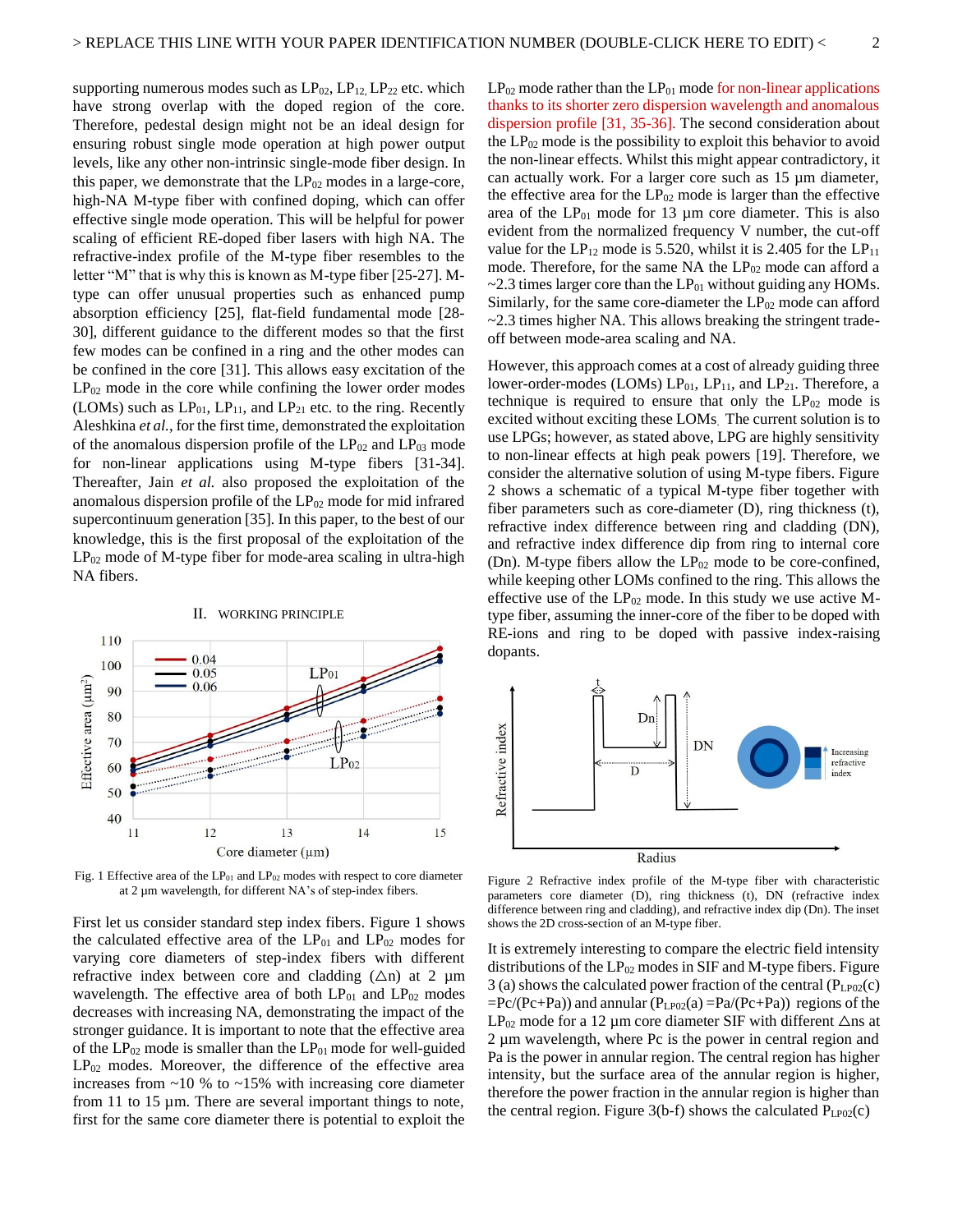

Figure 3. Power fraction in the central and annular regions of the LP<sub>02</sub> mode (a) step-index fiber with core diameter 12  $\mu$ m with varying refractive index difference between core and cladding (b-f) M-type fiber with core diameter 12 µm with varying Dn=0.01, 0.02, 0.03, 0.04, 0.05, thickness ring (t=1, 2, 3, 4 µm), and DN=0.06. The operational wavelength is 2 µm. Solid curve shows power in central region and dotted curve shows power in annular region. Inset shows the electric field intensity distribution of each mode.

and  $P_{LP02}(a)$  of the  $LP_{02}$  mode for a 12  $\mu$ m core diameter M-type fiber with DN=0.06 for varying ring thickness (t=1, 2, 3, 4  $\mu$ m) for different central refractive index dip (Dn=0.01, 0.02, 0.03, 0.04, and 0.05). A quick comparison of Fig. 3(a) with Fig. 3(bf) shows that more power resides in the central region compared to the annular region in case of the M-type fibers. This effect increases with increasing Dn from 0.01 to 0.03 and then remains nearly constant. Other than Dn, ring thickness dramatically impacts the power distribution. The maxima values of the power fraction difference between the central and annular region vary between 1 to 3 µm ring thicknesses.

Other than the power distribution, the surface area of the central region in the case of the M-type fiber is also larger than the SIF. For larger ring thickness, such as  $t=4 \mu m$ , the central region's electric field intensity profile moves from Gaussian to flat-top for the higher values of the Dn, as the effective refractive index of the mode approaches close to the central dip's refractive index. This impacts the field distribution dramatically and results in nearly the same power in both regions. It is interesting to note that it is possible to engineer out the power distribution in different regions of the  $LP<sub>02</sub>$  mode by varying the central refractive index dip and ring thickness. The modes in the central-dip region see hybrid guidance, first due to the Fresnellike reflection from the high-index ring between the central core and cladding similar to the Bragg fibers, and second due to the total-internal reflection (TIR) like guidance between the central core and cladding [4, 31]. This hybrid guidance changes the electric field distribution, as observed in Fig. 3 for the  $LP_{02}$ mode. For appropriate Dn and t, it is possible to confine more than 80% of the power in the central region, for instance with Dn=0.03 to 0.04 and t=2  $\mu$ m. At the exit end, it is expected that central region will carry most of the power and therefore, no conversion to the  $LP<sub>01</sub>$  mode is required.

## III. MODE AREA SCALING.

In order to exploit the  $LP_{02}$  mode, it is important to ensure effective single mode operation. In this section, we consider three sets of studies with different DN and Dn: DN=0.06 and Dn=0.03 and DN=0.04 and Dn=0.02. A refractive index difference (Dn) of 0.02 to 0.03 is enough to accommodate sufficient  $Tm^{3+}$  and  $Al^{3+}$  ions to exploit the 2:1 cross relaxation, in order to generate a high slope efficiency.

Numerical simulations have been executed using commercially available Finite Element Method (FEM) based COMSOL Multiphysics 5.3 software. An isotropic perfectly matched layer (PML) was used to truncate the infinite cladding. During calculations, all polarizations and orientations were considered. In order to make fair claims, we always quote the least value of the losses and the highest value of the power fraction in the core for unwanted modes, considering all possible polarizations and orientations of the unwanted modes.

## **(a) DN=0.06 and Dn=0.03**

Figure 4 shows the dispersion profiles of the different modes and power fraction overlap with central doped core  $(P_{CDC})$  for varying core diameters for fixed DN=0.06, Dn=0.03,  $\lambda$ =2  $\mu$ m, and coiled at a bend diameter of 5 cm. It is important to note that, there are crossings between dispersion curves (i.e.  $LP_{02}$ curve crosses  $LP_{31}$  and  $LP_{41}$  curves), these are resonant couplings. This a common feature of M-type fibers and has been reported earlier [34-35].

We did not observe any considerable losses for the  $LP_{02}$  mode for the fiber parameters in this study, and so a loss of more than 10 dB/m for the  $LP_{12}$  mode and a difference larger than 0.3 of P<sub>CDC</sub> between the LP<sub>02</sub> mode and the other LOMs was taken as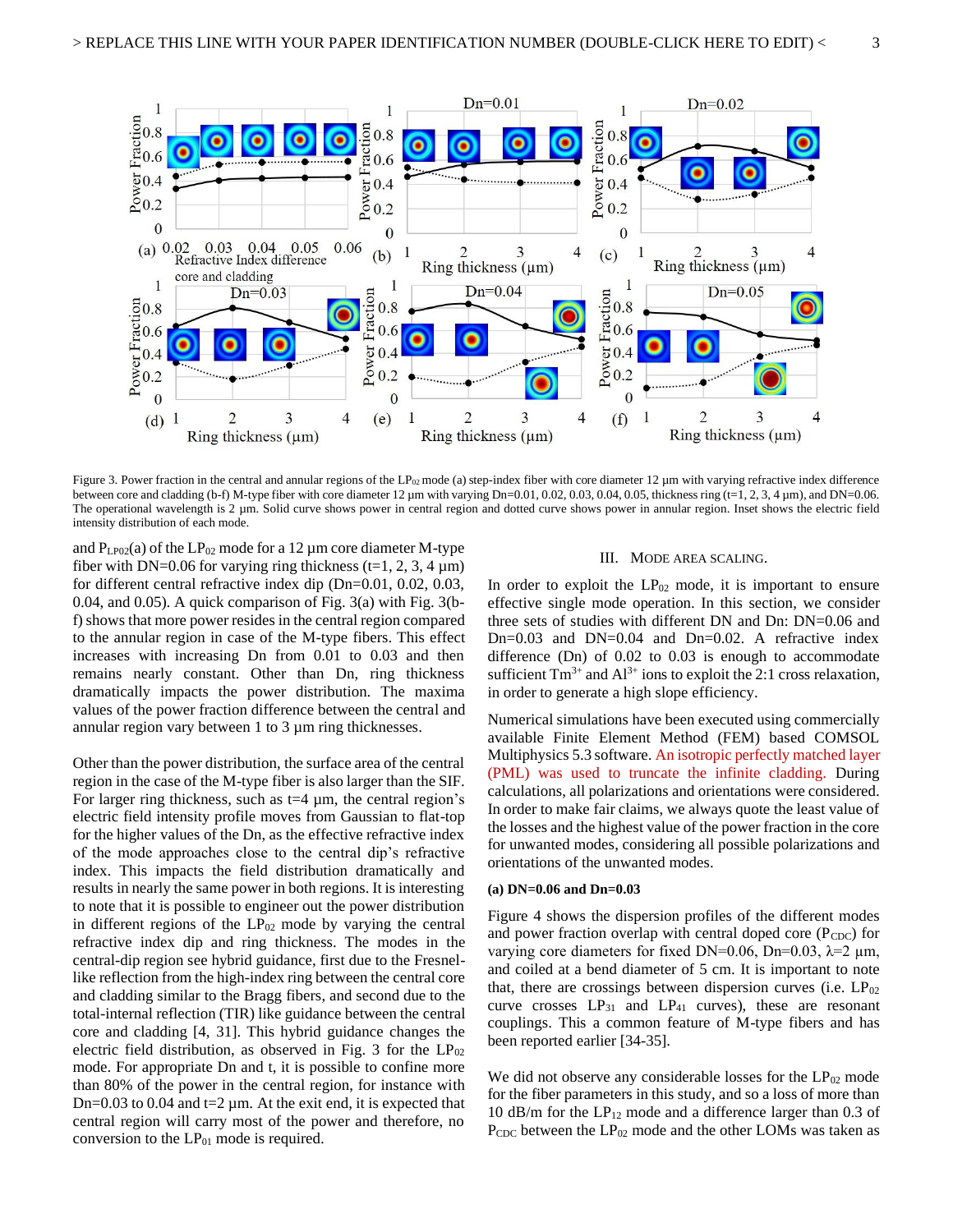sufficient to consider this to be effective single-mode operation [37-38]. It is important to note that, the bending loss curves are fairly step, therefore there was no considerable gain in core diameter even if we would have chosen a criterion of 1 dB/m loss for the  $LP_{12}$  mode. Other than the loss, the difference between the effective indices of both modes,  $LP_{02}$  and  $LP_{12}$ , is also an important factor to ensure good beam quality. The higher effective refractive index difference decreases the mode coupling possibility and favors the unperturbed propagation of the  $LP_{02}$  mode. Moreover, HOMs are more immune to bendinduced perturbation such as coupling and distortion than the  $LP<sub>01</sub>$  mode [39].



Figure 4. The dispersion profile and power fraction in central doped core (PcDc) of different modes for different core diameters and ring thicknesses ((a-b) t=1.5  $\mu$ m, (c-d) t=2  $\mu$ m, (e-f) t=2.5  $\mu$ m, and (g-h) t=3  $\mu$ m.), for M-type fibers at 2  $\mu$ m operation wavelength, 5 cm bend diameter, DN=0.06, and Dn=0.03.

The ring thickness has been studied for four different values t=1.5  $\mu$ m (Fig. 4(a-b)), 2  $\mu$ m (Fig. 4(c-d), 2.5  $\mu$ m (Fig. 4(e-f), and 3  $\mu$ m (Fig. 4(g-h)). Figure 4(b) shows the absence of the  $LP_{12}$  mode for core diameters smaller than 11  $\mu$ m. For larger core diameters, it is initially highly leaky  $({\sim}174 \text{ dB/m})$  and crosses the 1 dB/m cut-off at 11.192 µm, becoming a wellguided mode at 12 µm. Moreover, the effective refractive index difference between the  $LP_{02}$  and  $LP_{12}$  mode is ~0.0142. Therefore, the fiber is effectively single-mode for core diameter smaller than 11.19  $\mu$ m with an effective area of 36.27  $\mu$ m<sup>2</sup>. However, if one wants a much higher suppression of the  $LP_{12}$ mode (10 dB/m), then an 11.131 µm core diameter providing a 36.02  $\mu$ m<sup>2</sup> LP<sub>02</sub> effective area can be considered. The four

LOMs (LP<sub>01</sub>, LP<sub>11</sub>, LP<sub>21</sub>, and LP<sub>31</sub>) and one possible HOM (LP<sub>41</sub>) have much lower P<sub>CDC</sub> (a maximum of ~0.43 for LP<sub>01</sub>) than the  $LP_{02}$  mode (~0.75). Moreover, ~75% power is confined to the central region ( $P_{LP02}(c)$ ) of the  $LP_{02}$  mode only. The  $P_{CDC}$ and  $P_{LP02}(c)$  do not see any significant change in their values, while moving from 11 to  $11.19 \mu m$ .

For  $t=2$   $\mu$ m, again up to 11.03  $\mu$ m core diameter, mode operation is effectively single-moded, as the bending loss of the LP<sub>12</sub> mode is ~1 dB/m with an LP<sub>02</sub> effective area of ~34.61 µm<sup>2</sup> . Moreover, the effective refractive index difference between the  $LP_{02}$  and  $LP_{12}$  mode is ~0.0137. For 10.943  $\mu$ m core diameter, the bending loss of  $LP_{02}$  mode is 10 dB/m with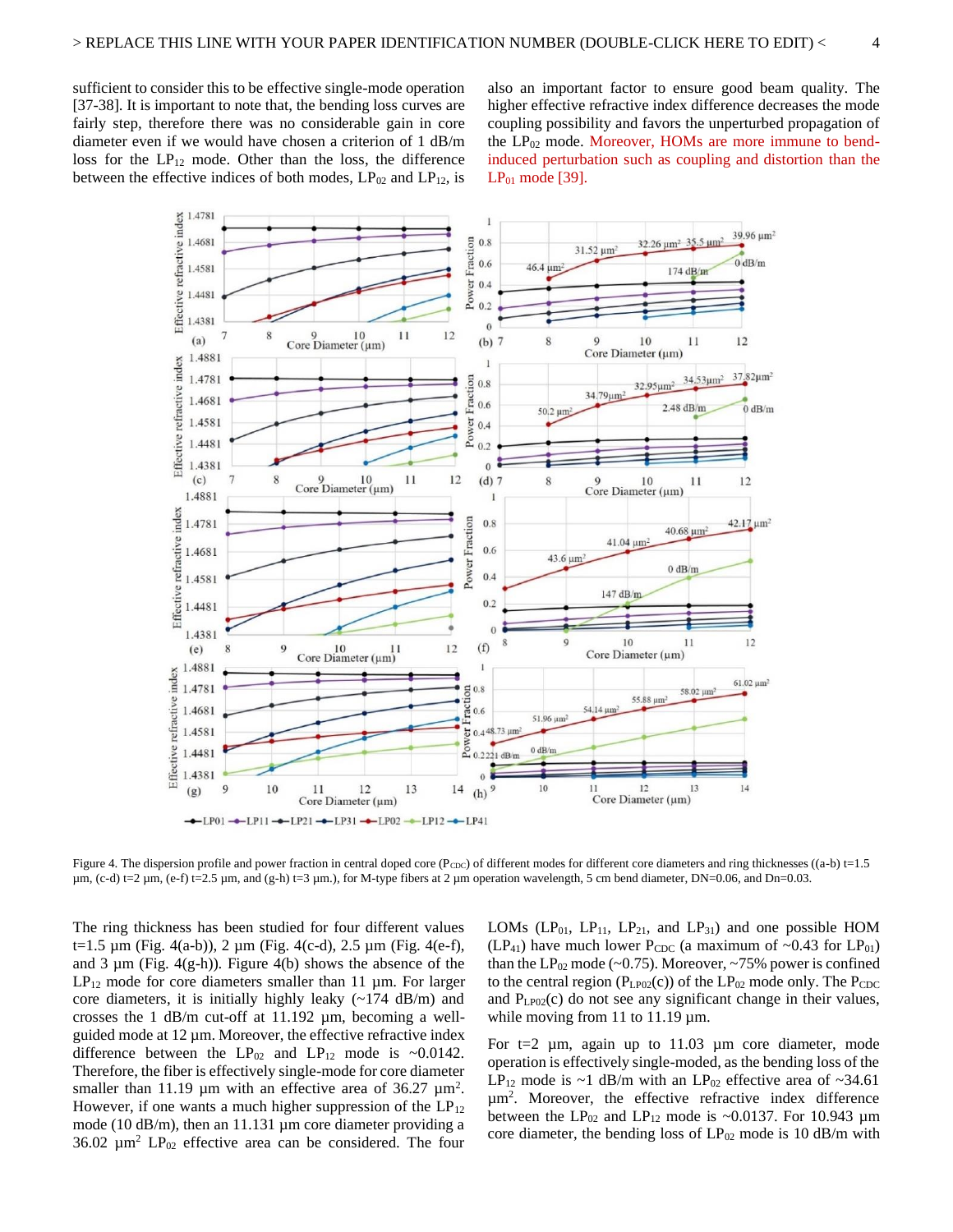an effective area is ~34.37  $\mu$ m<sup>2</sup> and the P<sub>LP02</sub>(c) is ~0.76. Due to the larger thickness of the high-index ring, the  $P_{CDC}$  of all the LOMs and one possible HOM  $(LP_{41})$  is lower than 0.28, while it is more than  $0.76$  for the  $LP_{02}$  mode, achieving a difference of ~0.48 P<sub>CDC</sub>. For t=2.5 µm, at a core diameter of 10.27 µm the  $LP_{12}$  mode reaches a level of 1 dB/m bending loss with an  $LP_{02}$ effective area of  $\sim$ 40.74  $\mu$ m<sup>2</sup>. The same reaches a level of 10  $dB/m$  with an effective area of 40.81  $\mu$ m<sup>2</sup>. Moreover, the effective refractive index difference between the  $LP_{02}$  and  $LP_{12}$ mode is ~0.012. The  $P_{LP02}(c)$  is ~0.63. The  $P_{CDC}$  for the  $LP_{02}$ mode is ~0.59, while the same for all LOMs and one possible HOM (LP<sub>41</sub>) is lower than 0.20. For t=3  $\mu$ m, at a core diameter of  $\sim$ 9.2 µm the LP<sub>12</sub> mode reaches a threshold of 1 dB/m bending losses with an  $LP_{02}$  effective area of ~49.5  $\mu$ m<sup>2</sup>. The  $P_{LP02}(c)$  is ~0.49, with a poor ~0.33  $P_{CDC}$ , while the  $P_{CDC}$  for

the LOMs are less than 0.13. It is interesting to note that, with increasing t, the  $LP_{02}$  mode profile evolves towards a flat field, this leads to the poor overlap with the doped region and nearly equal or greater power in the annular region. Therefore, for the proposed application, it is beneficial to confine the thickness of the high-index ring to be between  $1.5$  to  $2.5 \mu m$ .

In summary, for DN=0.06 and Dn=0.03, t=1.5 to 2.5  $\mu$ m, a LP<sub>02</sub> mode with an effective area from 34.4 to 40.8  $\mu$ m<sup>2</sup>, a  $P_{LP02}(c)$ from 0.63 to 0.76, a minimum effective refractive index difference of ~0.012 between the  $LP_{02}$  and  $LP_{12}$  modes, and a minimum of ~0.32  $P_{CDC}$  difference between the  $LP_{02}$  mode and any other possible LOMs or HOMs can be achieved while ensuring a minimum loss of 10 dB/m for the  $LP_{12}$  mode.



Figure 5. The dispersion profile and power fraction in central doped core ( $P_{\text{CDC}}$ ) of different modes for different core diameters and ring thicknesses ((a-b) t=1.5  $\mu$ m, (c-d) t=2  $\mu$ m, (e-f) t=2.5  $\mu$ m, and (g-h) t=3  $\mu$ m) for M-type fibers at 2  $\mu$ m operation wavelength, 5 cm bend diameter, DN=0.04, and Dn=0.02.

# **b) DN=0.04 and Dn=0.02**

Figure 5 shows the dispersion profiles of the different modes and  $P_{CDC}$  for varying core diameters for fixed  $DN=0.04$ ,

Dn=0.02,  $\lambda$ =2  $\mu$ m, and coiled at a bend diameter of 5 cm. The ring thickness has been again studied for four different values t=1.5  $\mu$ m (Fig. 5(a-b)), 2  $\mu$ m (Fig. 5(c-d)), 2.5  $\mu$ m (Fig. 5(e-f), and 3  $\mu$ m (Fig. 5(g-h)). For t=1.5  $\mu$ m, at a core diameter of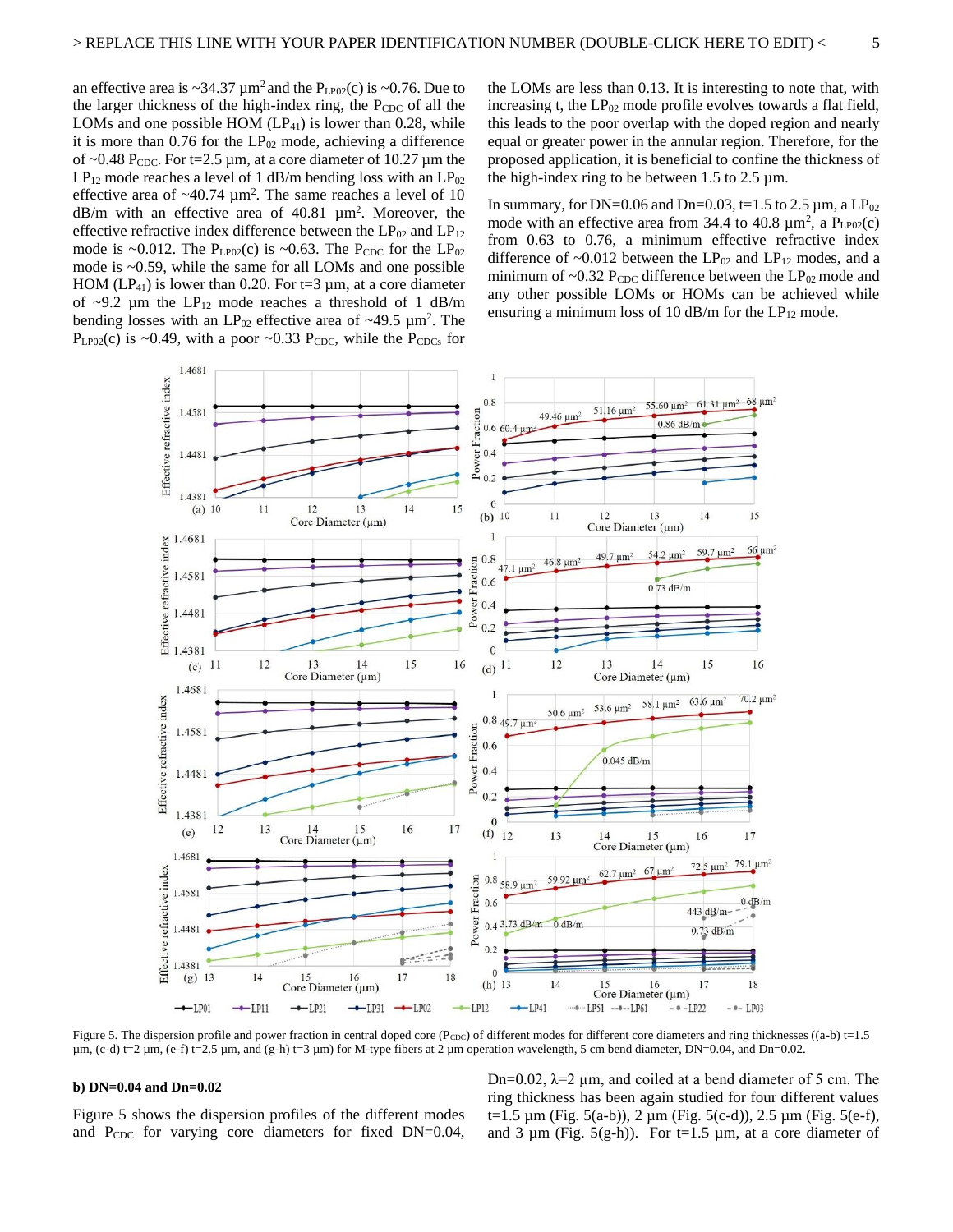~13.99 µm the  $LP_{12}$  mode reaches a threshold of 1 dB/m bending losses with an  $LP_{02}$  effective area of ~61.3  $\mu$ m<sup>2</sup> and a 0.009 difference between the  $LP_{02}$  and  $LP_{12}$  modes. The  $P_{LP02}(c)$ is  $\sim 0.71$  along with  $\sim 0.73$  P<sub>CDC</sub>. However, due to small thickness of the high-index ring, a high  $\sim 0.55$  P<sub>CDC</sub> exists for all possible LOMs and one possible HOM ( $LP_{41}$ ). Moving to t=2 µm, slightly changes the threshold for 1 and 10 dB/m bending losses of the  $LP_{12}$  mode to ~13.98 and ~13.85 µm core diameter with an LP<sub>02</sub> effective area of  $\sim$ 54.2 and  $\sim$ 53.41  $\mu$ m<sup>2</sup> and a 0.0084 difference between the  $LP_{02}$  and  $LP_{12}$  modes. The  $P_{LP02}(c)$  is ~0.77 along with ~0.77  $P_{CDC}$ , while ensuring a low  $\sim 0.38$  P<sub>CDC</sub> for all possible LOMs and one possible HOM  $(LP_{41})$ .

For  $t=2.5 \mu m$ , the threshold of 1 and 10 dB/m bending losses of the LP<sub>12</sub> mode moves to ~13.75 and ~13.60 µm core diameter with an LP<sub>02</sub> effective area of  $\sim$ 52.7 and  $\sim$ 52.2  $\mu$ m<sup>2</sup> and a 0.0081 difference between the  $LP_{02}$  and  $LP_{12}$  modes. The  $P_{LP02}(c)$  is ~0.77 along with ~0.77 P<sub>CDC</sub>, while ensuring a low ~0.27 P<sub>CDC</sub> for all possible LOMs and one possible HOM ( $LP_{41}$ ). For t=3  $\mu$ m, the threshold of 1 and 10 dB/m bending losses of the LP<sub>12</sub> mode moves to  $\sim$ 13.08 and  $\sim$ 12.91 µm core diameter with an LP<sub>02</sub> effective area of  $\sim$ 58.92 and  $\sim$ 58.90  $\mu$ m<sup>2</sup> and a 0.0083 refractive index difference between the  $LP_{02}$  and  $LP_{12}$  modes. The  $P_{LP02}(c)$  is ~0.69 along with ~0.67  $P_{CDC}$ , while ensuring a low  $\sim$ 0.2 P<sub>CDC</sub> for all possible LOMs and one possible HOM  $(LP_{41})$ .

In summary, for DN=0.04 and Dn=0.02, t= 2  $\mu$ m to 3  $\mu$ m, a LP<sub>02</sub> mode with an effective area from  $\sim$ 52.2 to 58.9  $\mu$ m<sup>2</sup>, a  $P_{LP02}(c)$  from 0.69 to 0.77, a minimum effective refractive index difference of ~0.0083 between the  $LP_{02}$  and  $LP_{12}$  modes, and a minimum of  $\sim 0.39$  P<sub>CDC</sub> difference between the LP<sub>02</sub> mode and any other possible LOMs or HOMs, can be achieved while ensuring a minimum loss of 10 dB/m for the  $LP_{12}$  mode.

## IV. COMPARISON WITH STEP INDEX FIBER

In order to validate the importance of the use of the  $LP_{02}$  mode in High-NA M-type fiber, it is important to compare their performance with SIFs. Figure 6 shows the effective refractive indices of the  $LP_{01}$  and  $LP_{11}$  modes with respect to the core diameters for different refractive index between core and cladding  $(\Delta n)$  (see Fig. 6(a) for 0.03 and Fig. 6(b) for 0.02). The effective area for the  $LP<sub>01</sub>$  mode and bending loss for the  $LP_{11}$  mode coiled at 5 cm bend diameter are also shown in the figure. The same criterion of 10 dB/m bending loss for the  $LP_{11}$ mode is considered sufficient to suppress the mode for SIFs. Figure 6(a) shows that for  $\Delta$ n=0.03, a core diameter of 5.535  $\mu$ m offers a bending loss of 10 dB/m to the LP<sub>11</sub> mode at 5 cm coiling diameter while achieving an  $LP_{01}$  effective area of  $\sim$ 26.62  $\mu$ m<sup>2</sup>. Similarly following the same criterion, for  $\Delta$ n=0.02, a core diameter of 6.976 µm with an LP<sub>01</sub> effective area of  $\sim$ 41.02  $\mu$ m<sup>2</sup> can be achieved.



Figure 6. The effective refractive indices of the  $LP_{01}$  and  $LP_{11}$  modes with effective areas of the  $LP_{01}$  mode and the bend losses of the  $LP_{11}$  mode coiled at 5 cm bend diameter for different core diameters: (a)  $\Delta$ n=0.03 and (b)  $\Delta$ n=0.02.

Figure 7 shows the comparative analysis of the SIF and M-type fibers at two different coiling diameters 5 am and 10 cm. A coiling of 5 cm can lead to the mechanical failure of the fiber while running very high power through it, therefore a larger diameter such as 10 cm can be worth exploring. Again, for 10 cm, a criterion of 10 dB/m loss for  $LP_{11}$  has been used. For the case of 0.03 Dn or  $\Delta n$ , a gain of ~29 to ~57% in LP<sub>01</sub> effective area is apparent, of course with larger doped cores. Similarly, for 0.02 Dn or  $\Delta n$ , there is nearly ~27 to 49% gain in LP<sub>01</sub> effective area with large doped cores. The larger doped core increases the pumped absorption in both core and cladding pump configuration. This can be very helpful in increasing efficiency and power scaling of the output signal. For both cases of Dn,  $\Delta$ n =0.03 and Dn,  $\Delta$ n =0.02, the area of the doped core of the M-type is larger than the SIF by 50 to 100 %. Therefore, these M-type fibers offer dual benefits by offering higher effective area in larger core diameters. It is important to note that the gain in effective area  $(-27 % 0.57 % )$  is much smaller than that achieved for mode area scaling using other fiber designs reported in the introduction at 1 µm operational wavelength for Yb-doped fiber lasers. However, as stated in introduction, these fiber designs require nearly the same refractive index for core and cladding, therefore they cannot allow high refractive index difference between core and cladding such as 0.02 and 0.03 [40]. Maintaining single-mode operation for high refractive index difference between core and cladding, such as 0.02 and 0.03, is a significant challenge. To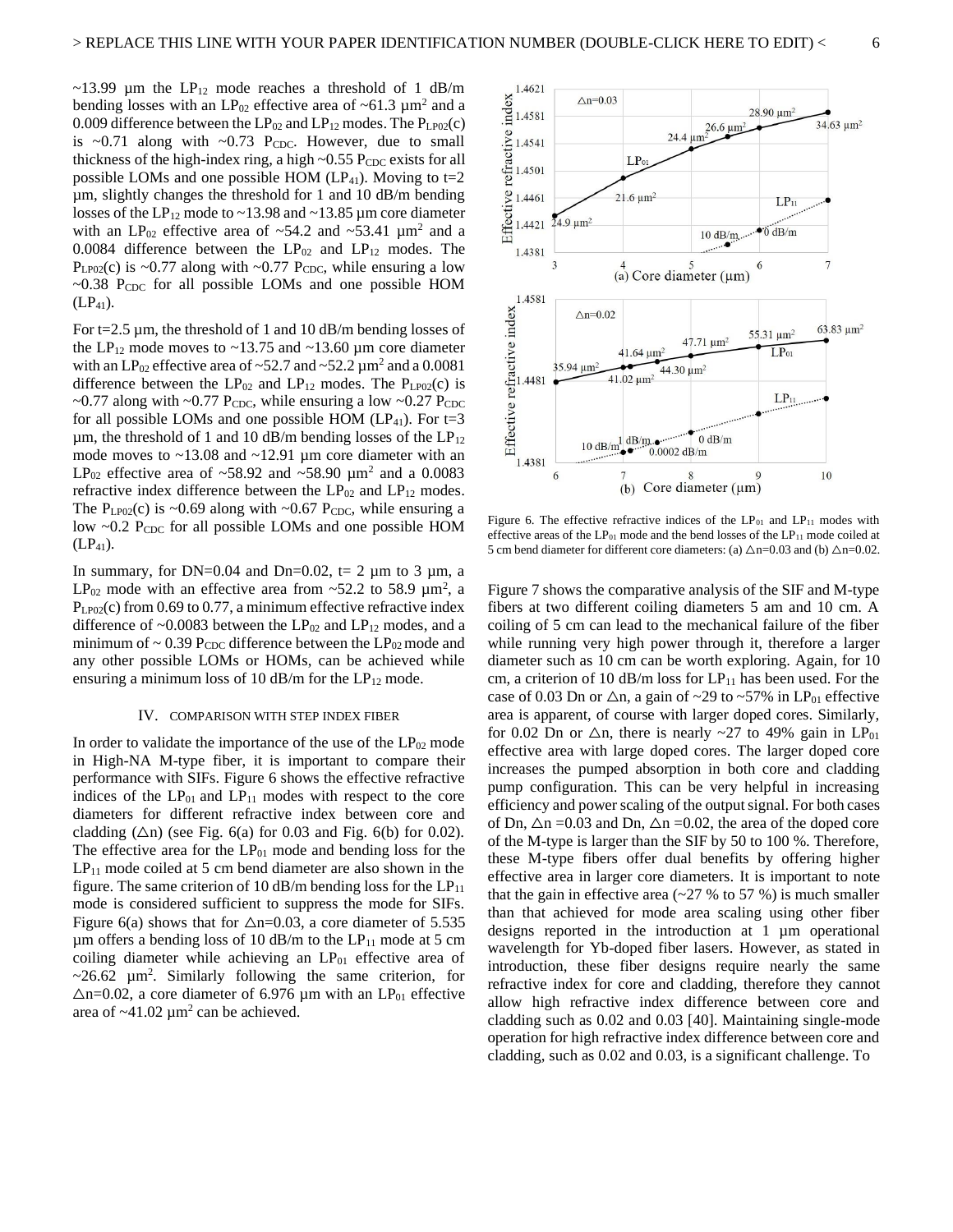| DN/Dn<br>or $\Delta n$   | 5 cm coiling diameter                                                                                                                                                                                                                                                             | 10 cm coiling diameter                                                                                                                                                                                                                                                                          |
|--------------------------|-----------------------------------------------------------------------------------------------------------------------------------------------------------------------------------------------------------------------------------------------------------------------------------|-------------------------------------------------------------------------------------------------------------------------------------------------------------------------------------------------------------------------------------------------------------------------------------------------|
| 0.03(SIF)                | Core dia, Effective area<br>5.53 $\mu$ m, 26.6 $\mu$ m <sup>2</sup>                                                                                                                                                                                                               | Core dia, Effective area<br>5.40 $\mu$ m, 26.02 $\mu$ m <sup>2</sup>                                                                                                                                                                                                                            |
| 0.06/0.03<br>$(M-type)$  | Core dia (doped region), Effective area<br>11.13 $\mu$ m (8.13 $\mu$ m), 36.02 $\mu$ m <sup>2</sup><br>35.4%<br>$\bullet$<br>10.94 μm (6.94 μm), 34.37 μm <sup>2</sup><br>29.2%<br>$\bullet$<br>10.19 μm (5.19 μm), 40.8 μm <sup>2</sup><br>53.4%<br>$\bullet$                    | Core dia (doped region), Effective area<br>10.98 $\mu$ m (7.98 $\mu$ m), 35.43 $\mu$ m <sup>2</sup><br>$36.2\%$<br>$\bullet$<br>10.76 $\mu$ m (6.76 $\mu$ m), 33.94 $\mu$ m <sup>2</sup><br>30.4%<br>$\bullet$<br>9.98 $\mu$ m (4.98 $\mu$ m), 41.06 $\mu$ m <sup>2</sup><br>57.8%<br>$\bullet$ |
| 0.02<br>(SIF)            | Core dia, Effective area<br>6.98 $\mu$ m, 41.02 $\mu$ m <sup>2</sup>                                                                                                                                                                                                              | Core dia, Effective area<br>6.74 um, 39.65 $\mu$ m <sup>2</sup>                                                                                                                                                                                                                                 |
| 0.04/0.02<br>$(M$ -type) | Core dia (doped region), Effective area<br>13.85 $\mu$ m (9.85 $\mu$ m), 53.41 $\mu$ m <sup>2</sup><br>$30.2\%$<br>$\bullet$<br>13.60 $\mu$ m (8.60 $\mu$ m), 52.2 $\mu$ m <sup>2</sup><br>27.3%<br>$\bullet$<br>12.91 $\mu$ m (6.91 $\mu$ m), 58.9 $\mu$ m <sup>2</sup><br>43.6% | Core dia (doped region), Effective area<br>13.59 $\mu$ m (9.59 $\mu$ m), 52.2 $\mu$ m <sup>2</sup><br>31.6%<br>$\bullet$<br>13.29 μm (8.29 μm), 51.24 μm <sup>2</sup><br>$29.2\%$<br>$\bullet$<br>$12.57 \text{ }\mu\text{m}$ (6.57 $\mu$ m), 59.1 $\mu$ m <sup>2</sup><br>49.1%<br>$\bullet$   |

Figure 7. A comparative analysis of the SIF and M-type fibers for the same ∆n and Dn at two different coiling diameters 5 cm and 10 cm. The bold letters show the percentage increases in effective area for a particular case.

the best of, our knowledge, this is the first numerical demonstration of breaking the trade-off between effective single mode operation and higher NAs without using the cumbersome technique of conversion of the  $LP_{01}$  mode to the  $LP_{0x}$  mode and re-conversion of the  $LP_{0x}$  mode to the  $LP_{01}$ mode.

# V. FEASIBILITY OF M-TYPE FIBERS

The proposed M-type fibers can be fabricated using modified chemical vapour deposition (MCVD) process in conjunction with solution doping process. It is also important to mention that, passive fibers similar but more complicated than the Mtype fibers have been successfully fabricated using MCVD process [31-33]. The active version of these fibers with confined doping of  $Yb^{3+}$  and co-dopants ions in central core have been fabricated using rod-in-tube technique [34]. An Yb<sup>3+</sup> and co-doped preform was fabricated either using solution doping or vapour phase deposition and was further jacketed inside a silica tube having high-index layers deposited using chemical vapour deposition [34]. Aleshkina *et* al. used the rodin-tube technique, possibly their design is much more complicated having two high-index layers and one absorbing layer [34]. For our case, we have only one high-index layer, therefore it can be easily fabricated using solution-doping during MCVD process. In nutshell, the proposed fiber design is possible to fabricate using current-state-of-the-art fabrication technology. A non-circular cladding can be used in order to avoid the coherent reflection from cladding to polymer interface back to the core for the leaky  $LP_{12}$  mode [34, 41-42]. This will increase the cladding pump absorption as well.

A standard step-index fiber can be spliced to the proposed Mtype fiber for excitation of the  $LP_{02}$  mode. The parameters of SIF (D and NA) can be optimized for a given M-type fiber with D, t, DN, and Dn to match the field profiles of the  $LP_{01}$  (of SIF) and LP<sup>02</sup> (of M-type fiber) modes. Aleshkina *et* al. successfully launched the  $LP_{02}$  mode by splicing a single-mode fiber to their hybrid fiber, despite not using optimum parameter, splice losses lower than 1 dB to 1.5 dB were achieved from  $\sim 0.9$  µm to  $\sim$ 1.064 µm wavelengths respectively [31]. It is important to note that, the work reported by Aleshkina *et* al. in [32-34] deals with the  $LP_{03}$  mode in complicated fiber than the  $LP_{02}$  mode in a simpler fiber [31]. Our design should be compared with work reported in [31] only, as we exploit only the  $LP_{02}$  mode and use only one high-index ring.

It is likely that despite using optimum parameters, the LOMs may get excited in the high-index ring, though with low power (5 to 20%) content in total. This is where, confined doping plays its role. A power fraction difference of more than 0.3 with the doped region between the fundamental mode and other higherorder modes is enough to ensure an effective single-mode operation [37]. Moreover, just confined doping technique has been used in SIFs for suppressing the HOMs [43-44]. Moreover, it is also not necessary to dope the whole depressedindex core, if required for higher suppression of the HOMs, then the depressed core only be partially doped.

## VI. CONCLUSION

The exploitation of the  $LP_{02}$  mode in ultra-high NA M-type fibers has been investigated for mode-area scaling applications. Numerical simulations demonstrate the feasibility of effective single-mode operation for with effective areas ranging from ~34  $\mu$ m<sup>2</sup> to ~59  $\mu$ m<sup>2</sup> for different Dn, such as 0.02 to 0.03, at 2 µm wavelength, for small coil diameters such as 5 to 10 cm. These effective areas represent a 27 to 57 % increment with respect to current state-of-the-art SIFs. These high Dn would allow the required doping levels of  $Tm^{3+}$  and  $Al^{3+}$  ions for efficient 2-for-1 cross-relaxation process leading to high slope efficiency for 2 µm lasing, when pumped at 793 nm.

#### **REFERENCES**

- 1. G. Agrawal, "Nonlinear Fiber Optics," 5th Ed. (Academic, 2012).
- 2. A. W. Snyder and J. D. Love, "Optical Waveguide Theory"*,* (Kluwer Academic, 1983).
- 3. D. Jain, Y. Jung, P. Barua, S. Alam, and J. K. Sahu, "Demonstration of ultra-low NA step index fiber for applications in high power fiber laser," *Opt. Exp.,* vol. 23, no. 6, pp. 7407-7415, March 2015.